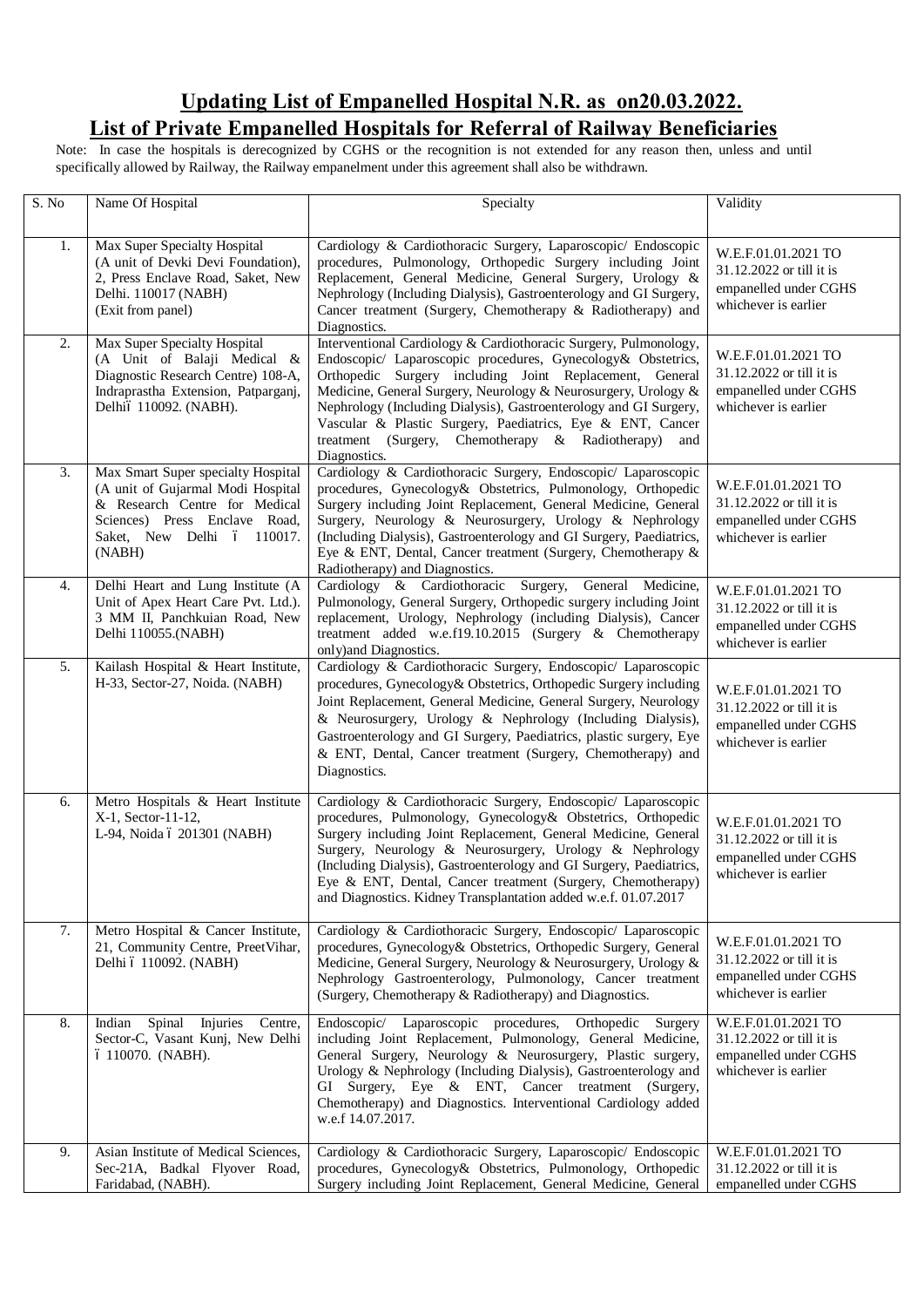| Surgery, Neurology & Neurosurgery, Urology & Nephrology   whichever is earlier<br>(Including Dialysis), Gastroenterology and GI Surgery, Paediatrics,<br>Eye & ENT, Dental, Cancer treatment (Surgery, Chemotherapy $\&\ $ |  |
|----------------------------------------------------------------------------------------------------------------------------------------------------------------------------------------------------------------------------|--|
| Radiotherapy) and Diagnostics.                                                                                                                                                                                             |  |

| 10. | Action Cancer Hospital, A-4.<br>PaschimVihar, New Delhi -110063.<br>(NABH)                                                           | Cancer treatment (Chemotherapy Cancer Surgery & Radiotherapy).                                                                                                                                                                                                                                                                                                                                                                                                                                                                              | W.E.F.01.01.2021 TO<br>31.12.2022 or till it is<br>empanelled under CGHS<br>whichever is earlier |
|-----|--------------------------------------------------------------------------------------------------------------------------------------|---------------------------------------------------------------------------------------------------------------------------------------------------------------------------------------------------------------------------------------------------------------------------------------------------------------------------------------------------------------------------------------------------------------------------------------------------------------------------------------------------------------------------------------------|--------------------------------------------------------------------------------------------------|
| 11. | Sri Balaji Action Medical Inst. A-4,<br>PaschimVihar, New Delhi-110063.<br>(NABH)                                                    | General Medicines & General Surgery, Cardiology & Cardio-<br>thoracic surgery, Orthopedics including Joint Replacement,<br>Pulmonology, GI- Surgery, Neurology, Neurosurgery, Nephrology<br>including Dialysis, Urology, Eye, ENT, Gynae & Obstetrics,<br>Endoscopic/ Laparoscopic procedures, Dental and Diagnostics.                                                                                                                                                                                                                      | W.E.F.01.01.2021 TO<br>31.12.2022 or till it is<br>empanelled under CGHS<br>whichever is earlier |
| 12. | Batra Hospital and Medical Research<br>Centre, 1, Tughlakabad Institutional<br>Area, MehrauliBadarpur Road, New<br>Delhi. (NABH)     | Interventional Cardiology & Cardiothoracic Surgery, Endoscopic/<br>Laparoscopic procedures, Gynecology& Obstetrics, Pulmonology,<br>Orthopedic Surgery including Joint Replacement, General<br>Medicine, General Surgery, Neurology & Neurosurgery, Urology &<br>Nephrology (Including Dialysis), Gastroenterology and GI Surgery,<br>Vascular & Plastic Surgery, Paediatrics, Eye & ENT, Cancer<br>treatment (Surgery,<br>Chemotherapy & Radiotherapy)<br>and<br>Diagnostics.                                                              | W.E.F.01.01.2021 TO<br>31.12.2022 or till it is<br>empanelled under CGHS<br>whichever is earlier |
| 13. | Bhagwati Hospital, (Near Popular<br>Apartment & Mother Dairy Booth)<br>Rohini,<br>Delhi110085.<br>Sector-13,<br>(NABH)               | Cardiology and cardiothoracic surgery Endoscopic/ Laparoscopic<br>procedures Gynecology& Obstetrics, Orthopedic surgery with Joint<br>replacement, General Medicine, General Surgery, Eye, ENT,<br>Neurology, Pulmonology, Neurosurgery ,Urology, Nephrology<br>(Including Dialysis), Gastroenterology, Dental, Paediatrics, Cancer<br>treatment (surgery Chemotherapy) and Diagnostics.                                                                                                                                                    | W.E.F.01.01.2021 TO<br>31.12.2022 or till it is<br>empanelled under CGHS<br>whichever is earlier |
| 14. | Sharda Hospital, Plot No. 32&34,<br>Knowledge Park-3, Greater Noida-<br>201306. NABH                                                 | Interventional Cardiology & Cardiothoracic Surgery, Laparoscopic/<br>Endoscopic procedures, Gynecology& Obstetrics, Pediatrics,<br>Orthopedic Surgery, Pulmonology, General Medicine, General<br>Surgery, Neurology & Neurosurgery, Urology & Nephrology,<br>Gastroenterology, Eye & ENT, Dental, Cancer treatment(Surgery,<br>Chemotherapy and Diagnostics.                                                                                                                                                                                | W.E.F.01.01.2021 TO<br>31.12.2022 or till it is<br>empanelled under CGHS<br>whichever is earlier |
| 15. | Felix Hospital (Felix Healthcare Pvt.<br>Ltd. NH-1 Sector 137 Expressway,<br>Noida 201305Tel. No. 0120-<br>4255678, 9999568748. NABH | Interventional Cardiology & Cardiothoracic Surgery, Laparoscopic/<br>Endoscopic procedures, Gynecology& Obstetrics, Orthopedic<br>Surgery including Joint Replacement, Pulmonology, Rheumatology,<br>General Medicine, General Surgery, Neurology & Neurosurgery,<br>Urology & Nephrology (Including Dialysis) Gastroenterology and<br>GI Surgery, Vascular & Plastic Surgery, Paediatrics, Eye & ENT,<br>Dental, Cancer treatment (Surgery, Chemotherapy) Diagnostics.                                                                     | W.E.F.30.03.2021 to<br>29.03.2023 or till it is<br>empanelled under CGHS<br>whichever is earlier |
|     | 16. Jaypee Hospital (A unit of Jaypee<br>Healthcare Ltd.) Sector 128, Noida-<br>20130Tel. No. 0120-4122222<br>(NABH)                 | Interventional Cardiology &Cardiothoracic Surgery, Laparoscopic/<br>Endoscopic procedures, Gynecology& Obstetrics, Orthopedic<br>Surgery including Joint Replacement, Pulmonology,<br>General Medicine, General Surgery, Endocrinology, Neurology &<br>Neurosurgery, Urology & Nephrology (Including Dialysis), Renal<br>Transplantation & Liver Transplantation, Gastroenterology and GI<br>Surgery, Vascular & Plastic Surgery, Paediatrics, Eye & ENT,<br>Dental, Cancer treatment (Surgery, Chemotherapy & Radiotherapy)<br>Diagnostics | W.E.F.30.03.2021 to<br>29.03.2023 or till it is<br>empanelled under CGHS<br>whichever is earlier |
| 17. | Apollo Hospital E 2 Sector 26<br>Noida-201301Tel. No. 0120-<br>4012000, 2445353 (NABH)                                               | Cardiology, Laparoscopic/ Endoscopic procedures, Gynecology&<br>Obstetrics, Orthopedic including Joint Replacement, Pulmonology,<br>General Medicine, General Surgery, Neurology & Neurosurgery,<br>Urology & Nephrology, Renal Transplantation, Gastroenterology<br>and GI Surgery, Vascular & Plastic Surgery, Paediatrics, Eye &<br>ENT, Dental, Diagnostics.                                                                                                                                                                            | W.E.F.30.03.2021 to<br>29.03.2023 or till it is<br>empanelled under CGHS<br>whichever is earlier |
| 18. | Moolchand Hospital Lajpat Nagar<br>III New Delhi 110024Tel.No. 011-<br>4200 0000. (NABH)                                             | Cardiology & Cardiothoracic Surgery, Endoscopic/ Laparoscopic<br>procedures Gynecology& Obstetrics, Orthopedic Surgery including<br>Joint Replacement, General Medicine, General Surgery, Neurology<br>& Neurosurgery, Pulmonology, Urology & Nephrology (Including                                                                                                                                                                                                                                                                         | W.E.F.30.03.2021 to<br>29.03.2023 or till it is<br>empanelled under CGHS                         |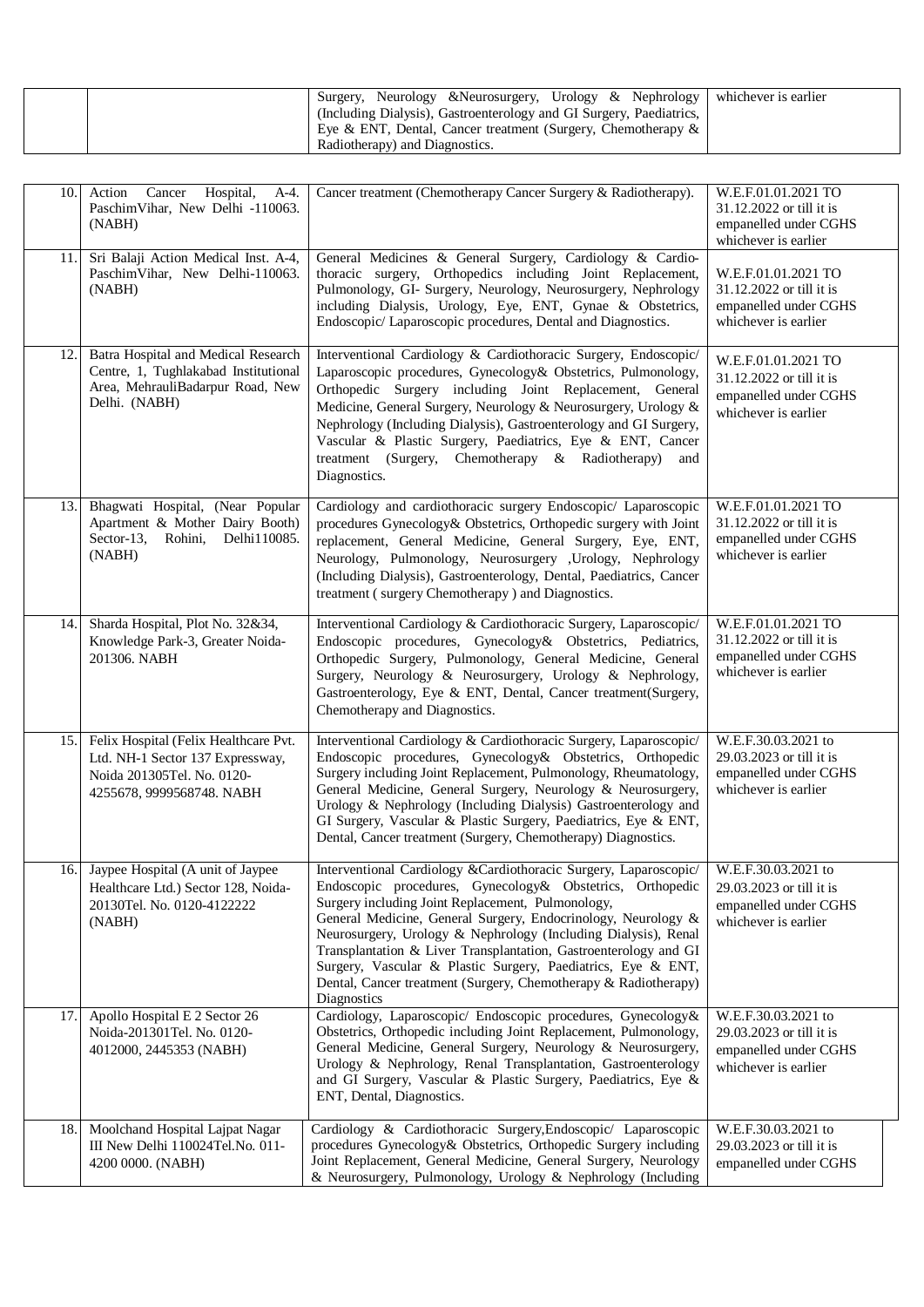|     |                                                                                                                                                                                                                                            | Dialysis), Gastroenterology and GI Surgery, Paediatrics, Eye &<br>ENT, Cancer treatment (Surgery, Chemotherapy & Radiotherapy)<br>Diagnostics.                                                                                                                                                                                                                                                                                                                                                                                      | whichever is earlier                                                                             |
|-----|--------------------------------------------------------------------------------------------------------------------------------------------------------------------------------------------------------------------------------------------|-------------------------------------------------------------------------------------------------------------------------------------------------------------------------------------------------------------------------------------------------------------------------------------------------------------------------------------------------------------------------------------------------------------------------------------------------------------------------------------------------------------------------------------|--------------------------------------------------------------------------------------------------|
| 19. | RLKC Hospital & Metro Heart<br>Institute Pandav Nagar, Naraina<br>Road, New Delhi ó110024.Tel.No.<br>011-25891015 (NABH)                                                                                                                   | Cardiology & Cardiothoracic Surgery, General Medicine, General<br>Surgery, Obstetrics and Gynecology, Pediatrics, ENT, Eye,<br>Endoscopic/<br>Laparoscopic<br>procedures,<br>Pulmonology,<br>Gastrointestinal Surgery, Orthopedic surgery with<br>Joint<br>replacement, Urology, Nephrology (including Dialysis), Neurology<br>and neurosurgery, Cancer treatment (Surgery, Chemotherapy)<br>Diagnostics.                                                                                                                           | W.E.F.30.03.2021 to<br>29.03.2023 or till it is<br>empanelled under CGHS<br>whichever is earlier |
| 20. | Artemis Hospital Sector -51<br>GurgaonHaryana-122001 Tel No.<br>0124-6767000 (NABH)                                                                                                                                                        | Interventional Cardiology, Endoscopic/ Laparoscopic procedures,<br>Gynecology& Obstetrics, Orthopedic surgery with Joint<br>replacement, General Medicine, Pulmonology, General Surgery,<br>Neurology, Neurosurgery, Urology, Nephrology (Including<br>Dialysis), Eye, ENT Gastroenterology, , Paediatrics, Cancer<br>treatment (Surgery, Chemotherapy, radiotherapy)<br>Diagnostics.                                                                                                                                               | W.E.F.30.03.2021 to<br>29.03.2023 or till it is<br>empanelled under CGHS<br>whichever is earlier |
| 21. | Kalra Hospital SRCNC Pvt.<br>Ltd. A-4, 5&6 TulsiDassKalra<br>Marg, Kirti Nagar,<br>New Delhi - 110015.<br>Ph. No. 011-45005600,<br>45005700, (NABH)                                                                                        | Interventional Cardiology & Cardiothoracic & Cardiovascular<br>Surgery, Gynecology& Obstetrics, Orthopedic Surgery including<br>Joint Replacement, General Medicine, General<br>Surgery,<br>Pulmonology, Neurosurgery, Urology & Nephrology (Including<br>Dialysis), Gastroenterology (medical), Pediatrics, Eye,<br>Dental.<br>Diagnostics.                                                                                                                                                                                        | W.E.F.30.03.2021 to<br>29.03.2023 or till it is<br>empanelled under CGHS<br>whichever is earlier |
| 22. | Max Super Specialty Hospital (A<br>unit of Crosslay Remedies Ltd. W-<br>3, Sector-1, Vaishali, ghaziabad-<br>201012Tel. No. 0120-<br>4188000,4173000 (NABH) (Exit<br>from panel)                                                           | Cardiology & Cardiothoracic Surgery, Endoscopic/ Laparoscopic<br>procedures, Gynecology& Obstetrics, Orthopedic Surgery including<br>Joint Replacement, General Medicine, Pulmonology,<br>General Surgery, Neurology & Neurosurgery, Urology &<br>Nephrology (Including Dialysis), Gastroenterology and GI Surgery,<br>Vascular & Plastic Surgery, Paediatrics, Eye & ENT, Dental, Cancer<br>treatment(Surgery, Chemotherapy & Radiotherapy) Diagnostics                                                                            | W.E.F.30.03.2021 to<br>29.03.2023 or till it is<br>empanelled under CGHS<br>whichever is earlier |
| 23. | Fortis Hospitals<br>Ltd. B-22, Sector-62, Noida ó<br>201301. Tel. No. 0120-<br>2400222, 2403222. (NABH)                                                                                                                                    | General Medicine, General Surgery, Endocrinology, Bone Marrow<br>Cardio<br>Transplant,<br>Cardiology,<br>thoracic<br>Surgery,<br>Gynecology&Obstetheics<br>,Gastroenterology,<br>Nephrology,<br>Neurology, Neurosurgery, ENT, Eye, Orthopedic Surgery including<br>joint replacement, Pediatrics, Psychiatry, Respiratory Medicine,<br>Rheumatology, Surgical and medical Oncology, Radiotherapy,<br>Kidney, liver transplantation Urology, Diagnostics.                                                                            | W.E.F.30.03.2021 to<br>29.03.2023 or till it is<br>empanelled under CGHS<br>whichever is earlier |
| 24. | Fortis Hospitals Ltd. Neelam Bata<br>Road, Faridabad<br>ó 121001. Tel.No. 0129-<br>2466000,90152998 (NABH)                                                                                                                                 | General Medicine, General Surgery, Endocrinology, Cardiology,<br>Cardio<br>thoracic<br>Surgery,<br>Gynaecology<br>&Obstetheics,<br>Gastroenterology, Nephrology, Neurology, Neurosurgery, ENT, Eye,<br>Orthopedic Surgery including joint replacement, Paediatrics,<br>Psychiatry, Respiratory Medicine, Rheumatology, BMT, Medical<br>and Surgical Oncology, Urology, Diagnostics.                                                                                                                                                 | W.E.F.30.03.2021 to<br>29.03.2023 or till it is<br>empanelled under CGHS<br>whichever is earlier |
| 25. | Fortis Healthcare Ltd. A-Block,<br>Shalimar Bagh, New Delhi ó<br>110088. Tel. No. 011-<br>45302222, 9250009090 (NABH)                                                                                                                      | General Medicine, General Surgery, Cardiology, Cardio thoracic<br>Surgery, Gynaecology &Obstetheics, Gastroenterology, Nephrology,<br>Neurology, Neurosurgery, Neonatology, Dialysis,<br>Endocrinology, Pediatrics, Rheumatology, Renal Transplant, ENT,<br>Eye, Orthopedic Surgery including Joint replacement, Nuclear<br>Medicine, Respiratory Medicine, Urology, BMT, Medical and<br>Surgical Oncology & Radiotherapy, Diagnostics.                                                                                             | W.E.F.30.03.2021 to<br>29.03.2023 or till it is<br>empanelled under CGHS<br>whichever is earlier |
| 26. | Dharamshila<br>Narayana<br>Super-<br>Specialty Hospital, A unit of<br>Dharamshila Cancer Foundation and<br>Dharamshila<br><b>Research Centre</b><br>Marg, Vasundhara Enclave, Near<br>Ashok Nagar Metro Station New<br>Delhi110096, (NABH) | General Medicine, General Surgery, Nephrology including Dialysis,<br>Neuro Surgery, Neurology, Urology, Gastroenterology, Orthopedic<br>Surgery,<br>Cardiology,<br>Endocrinology,<br>Otorhinolaryngology,<br>Paediatrics, Psychiatry, Respiratory Medicine, Transplant Services<br>(Blood and Bone Marrow Stem Cell), Dental, Diagnostic, Cancer<br>treatment (Chemotherapy Cancer Surgery & Radiotherapy)<br>Cardiothoracic & Vascular Surgery added w.e.f. 29.08.2018.<br>Addition of Renal transplant services w.e.f 31.07.2020. | W.E.F.30.03.2021 to<br>29.03.2023 or till it is<br>empanelled under CGHS<br>whichever is earlier |
| 27. | Metro Heart Institute Sec.16A,<br>Faridabad. Tel. No. 0129-<br>4277777. (NABH)                                                                                                                                                             | Cardiology & Cardiothoracic Surgery, Endoscopic/ Laparoscopic<br>procedures, Gynecology& Obstetrics, Orthopedic Surgery including<br>joint replacement, General Medicine, General Surgery, Neurology &<br>Neurosurgery, Pulmonology, Urology & Nephrology (Including<br>Dialysis), Gastroenterology and GI Surgery, Pediatrics, Eye & ENT,<br>Cancer treatment (Surgery, Chemotherapy), Diagnostics.                                                                                                                                | W.E.F.30.03.2021 to<br>29.03.2023 or till it is<br>empanelled under CGHS<br>whichever is earlier |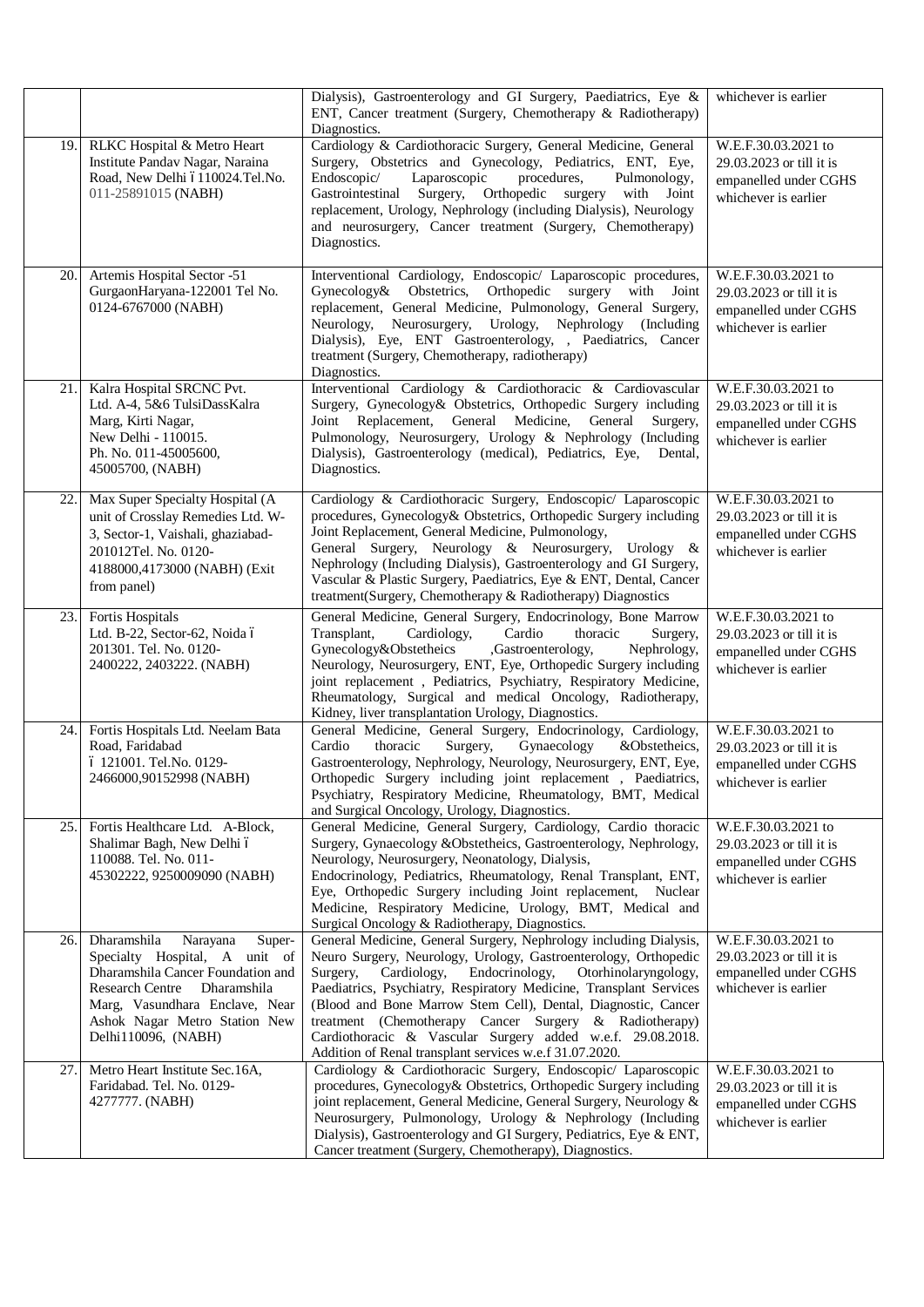| 28.  | Medanta-The MedicitySector ó 38,<br>Gurgaon ó 122001.Ph. No. 0124 441<br>1441(NABH)                                                                                                                             | Interventional Cardiology & Cardiothoracic Surgery, Laparoscopic/<br>Endoscopic procedures, Gynecology& Obstetrics, Orthopedic<br>Surgery including Joint Replacement, Pulmonology, General<br>Medicine, General Surgery, Neurology & Neurosurgery, Urology &<br>Nephrology (Including Dialysis), Gastroenterology and GI Surgery,<br>Vascular & Plastic Surgery, Pediatrics, Eye & ENT, Dental, Cancer<br>treatment (Surgery, Chemotherapy & Radiotherapy) Diagnostics.                                                                                                                    | W.E.F.30.03.2021 to<br>29.03.2023 or till it is<br>empanelled under CGHS<br>whichever is earlier  |
|------|-----------------------------------------------------------------------------------------------------------------------------------------------------------------------------------------------------------------|---------------------------------------------------------------------------------------------------------------------------------------------------------------------------------------------------------------------------------------------------------------------------------------------------------------------------------------------------------------------------------------------------------------------------------------------------------------------------------------------------------------------------------------------------------------------------------------------|---------------------------------------------------------------------------------------------------|
| 29.  | Dr. B.L. Kapur Memorial Hospital. 5<br>Pusa Road, New Delhi - 110005.<br>(NABH)                                                                                                                                 | Interventional Cardiology & Cardiothoracic Surgery, Endoscopic/<br>Laparoscopic procedures, Gynecology& Obstetrics, Pulmonology,<br>Orthopedic Surgery including Joint Replacement, General Medicine,<br>General Surgery, Neurology & Neurosurgery, Urology &<br>Nephrology (Including Dialysis), Gastroenterology and GI Surgery,<br>Vascular & Plastic Surgery, Paediatrics, Eye & ENT, Cancer<br>treatment (Surgery, Chemotherapy & Radiotherapy), Kidney<br>Transplantation, Liver Transplantation and Diagnostics.                                                                     | W.E.F. 18.09.2020 to<br>17.09.2022 or till it is<br>empanelled under CGHS<br>whichever is earlier |
| 30.  | Apollo Hospital SaritaVihar New<br>Delhi (Non CGHS).                                                                                                                                                            | Cardiac & CTVS                                                                                                                                                                                                                                                                                                                                                                                                                                                                                                                                                                              | W.E.F.<br>01.02.2022<br>to<br>31.01.2023 under CTSE<br>Scheme                                     |
| 31.  | Escort Heart Institute & Research<br>Centre, Okhla Road, New Delhió<br>110025. Tel. No. 011-47135000,<br>9873128788. (NABH)                                                                                     | General Medicine, General Surgery, Cardiology, Cardio thoracic<br>Surgery, Gynecology& Obstetrics Gastroenterology & GI Surgery,<br>Liver transplantation, Nephrology, Neurology, Neurosurgery, ENT,<br>Eye, Dental, Orthopedic Surgery including joint replacement,<br>Respiratory Medicine, Urology, and Diagnostics.                                                                                                                                                                                                                                                                     | W.E.F. 18.09.2020 to<br>17.09.2022 or till it is<br>empanelled under CGHS<br>whichever is earlier |
| 32.  | Primus Super Specialty Hospital,<br>(Chanakyapuri,<br>New<br>Delhi ó<br>110021. (NABH)                                                                                                                          | Interventional Cardiology & Cardiothoracic & Endovascular<br>Surgery & (CTVS), Endoscopic/ Laparoscopic procedures,<br>Gynecology, ENT, Eye, Dental, Orthopedic Surgery including Joint<br>Replacement, General Medicine, General Surgery, Pulmonology,<br>Neurology & Neurosurgery, Urology & Nephrology (Including<br>Dialysis), Gastroenterology and GI Surgery, Paediatrics, Cancer<br>treatment (Surgery, Chemotherapy) and Diagnostics.                                                                                                                                               | W.E.F. 18.09.2020 to<br>17.09.2022 or till it is<br>empanelled under CGHS<br>whichever is earlier |
| 33.1 | Kukreja Hospital & Heart Centre<br>Pvt. Ltd. C, 1, 3,4,14, Vishal<br>Enclave, Rajouri Garden, New Delhi<br>110027. (NON-NABH)                                                                                   | Interventional Cardiology & Cardiothoracic & Cardiovascular<br>Surgery, Endoscopic/ Laparoscopic procedures, Gynecology&<br>Obstetrics, Orthopedic Surgery including Joint Replacement,<br>General Medicine, General Surgery, Pulmonology, Neurology &<br>Neurosurgery, Urology & Nephrology (Including Dialysis),<br>Gastroenterology and GI Surgery, Paediatrics, Eye & ENT, Cancer<br>treatment (Surgery, Chemotherapy) and Diagnostics.                                                                                                                                                 | W.E.F. 18.09.2020 to<br>17.09.2022 or till it is<br>empanelled under CGHS<br>whichever is earlier |
| 34.  | National Heart Institute 49-50,<br>Community Centre, East of Kailash,<br>New Delhi. (NABH)                                                                                                                      | Cardiology & Cardiothoracic Surgery, Endoscopic/ Laparoscopic<br>procedures, Gynecology & Obstetrics, Orthopedic Surgery including<br>Joint Replacement, General Medicine, General Surgery, Neurology<br>& Neurosurgery, Pulmonology, Urology & Nephrology (Including<br>Dialysis), Gastroenterology, Eye, Cancer treatment (Surgery,<br>Chemotherapy) and Diagnostics.                                                                                                                                                                                                                     | W.E.F. 18.09.2020 to<br>17.09.2022 or till it is<br>empanelled under CGHS<br>whichever is earlier |
| 35.  | Sarvodaya Hospital (A Unit of<br>Anshu Hospital Ltd.) YMCA Road,<br>Sector8, Faridabad-121006.(NABH)                                                                                                            | General Medicine, General Surgery, Endoscopic/ Laparoscopic<br>procedures, Gynae. &Obst., Skin, Eye, ENT, Paediatric Surgery,<br>Joint replacement,<br>Orthopedic<br>surgery<br>with<br>Urology,<br>Endocrinology, Neurology, Neuro Surgery, Gastroenterology,<br>Pulmonology, Nephrology (including dialysis), Kidney Transplant,<br>Psychiatry, Bone Densitometry, Pulmonary Function Test (PFT),<br>Dental, Cardiology & Cardiothoracic Surgery, Cancer treatment<br>(Surgery, Chemotherapy &Radiotherapy w.e.f. 25.06.2019) Nuclear<br>Medicine added w.e.f. 22.05.2019and Diagnostics. | .E.F. 18.09.2020 to<br>17.09.2022 or till it is<br>empanelled under CGHS<br>whichever is earlier  |
| 36.  | Specialty Hospital<br>Super<br>Saroj<br>(earlier Saroj Hospital & Heart<br>Institute) Name changed<br>w.e.f.<br>Sector<br>08.05.2015.<br>Extn.<br>-14<br>Madhuban Chowk, Rohini, New<br>Delhi - 1100085. (NABH) | General Medicines & General Surgery, Cardiology & Cardio-<br>thoracic surgery, Orthopedics including Joint Replacement,<br>Pulmonology, GI- Surgery, Neurology, Neurosurgery, Nephrology<br>including Dialysis, Urology, Eye, ENT, Gynae & Obstetrics,<br>Endoscopic/ Laparoscopic procedures, Dental, Cancer treatment<br>(Surgery, Chemotherapy) and Diagnostics. Liver Transplantation<br>and Kidney Transplantation (added w.e.f. 06.05.2015)                                                                                                                                           | W.E.F. 18.09.2020 to<br>17.09.2022 or till it is<br>empanelled under CGHS<br>whichever is earlier |
| 37.  | Mayom Hospital. D-Block, South<br>City-I, Gurgaon (NABH)                                                                                                                                                        | General Medicine, General Surgery, Gynecology and Obst,<br>Orthopedic including Joint Replacement, Cardiology, Eye, ENT,<br>Endoscopic/Laparoscopic Surgery, Gastroenterology, Neurology,<br>Urology, Nephrology including Dialysis, Dental and Diagnostics                                                                                                                                                                                                                                                                                                                                 | W.E.F. 18.09.2020 to<br>17.09.2022 or till it is<br>empanelled under CGHS<br>whichever is earlier |
| 38.  | Venkateshwar Hospital (A unit of<br>All India Society for Health Aid<br>Education and Research) Sector-<br>18A, Dwarka, New Delhi-110075.<br>(NABH).                                                            | General Medicine, , General Surgery (Including Laparoscopic<br>Surgery), Cardiology (Invasive & Non-Invasive & Interventional),<br>Cardiothoracic Surgery, Obstetrics and Gynecology, Orthopedic<br>Surgery (including Joint Replacement), Respiratory Medicine,<br>Otorhinolaryngology,<br>Paediatrics,<br>Rheumatology,<br>Eye,                                                                                                                                                                                                                                                           | W.E.F. 27.09.2020 to<br>17.09.2022 or till it is<br>empanelled under CGHS<br>whichever is earlier |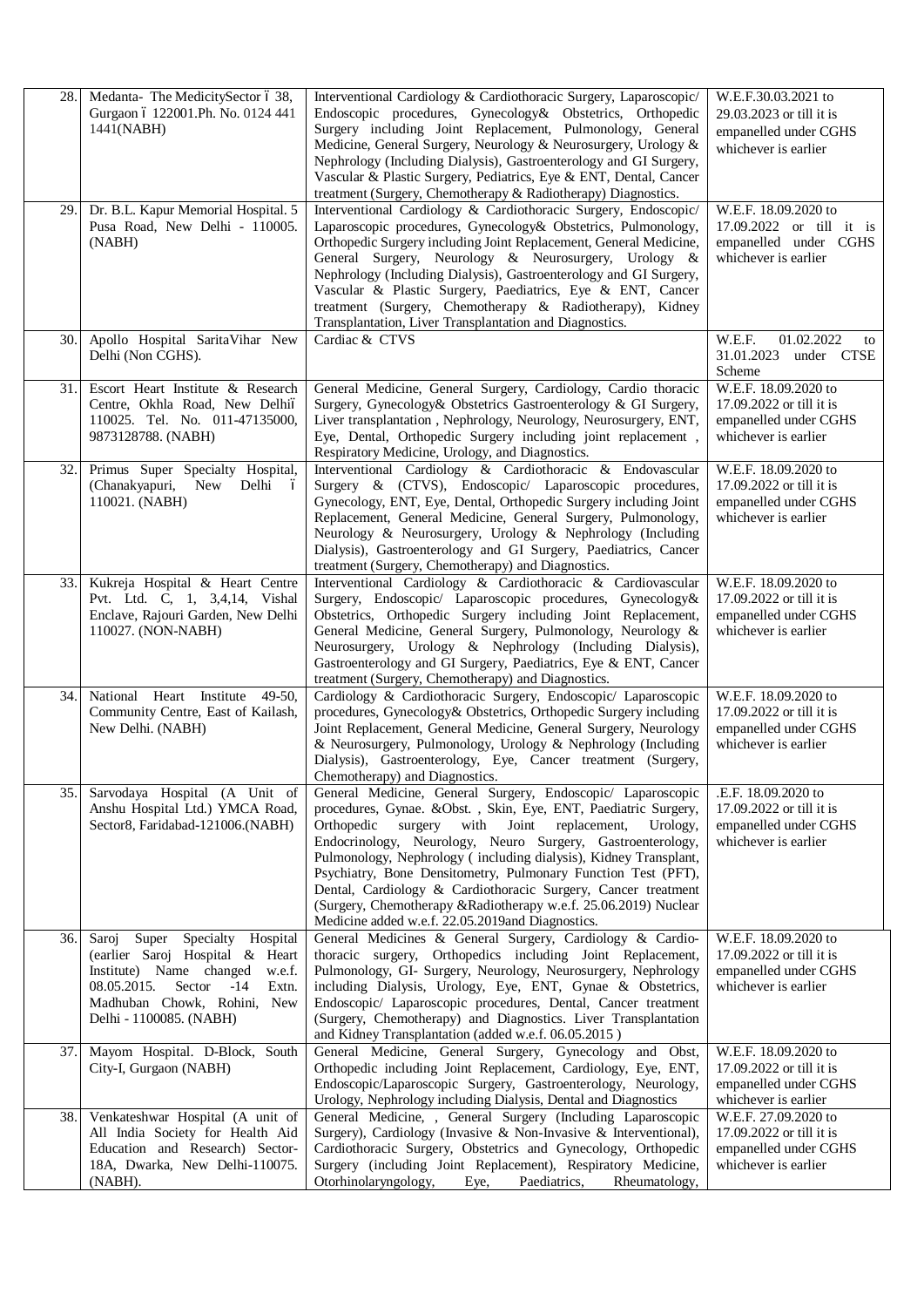|     |                                                                                                                                                     | Endocrinology, Gastroenterology (Medical), Nephrology (Including<br>Dialysis), Neurology, Neurosurgery, Nuclear Medicine, Oncology-<br>Surgical, Radiation) Urology, Bone<br>(Medical.<br>Marrow<br>Transplantation, Kidney Transplantation and Diagnostics.                                                                                                                                                                                                                      |                                                                                                                        |
|-----|-----------------------------------------------------------------------------------------------------------------------------------------------------|-----------------------------------------------------------------------------------------------------------------------------------------------------------------------------------------------------------------------------------------------------------------------------------------------------------------------------------------------------------------------------------------------------------------------------------------------------------------------------------|------------------------------------------------------------------------------------------------------------------------|
| 39. | Ayushman Hospital &<br>Health<br>Services, Sector-10, Dwarka, New<br>Delhi-110075.<br>(Non-NABH)<br>NABH w.e.f 14.09.2020                           | General Medicine, General Surgery, Gynae. & Obs., Orthopaedic<br>surgery, Otorhinolaryngology, Paediatrics, Psychiatry, Respiratory<br>Medicine, Cardiology, Medical Gastroenterology, Nephrology,<br>Neurology, Neurosurgery, Surgical Gastroenterology, Eye, Urology<br>Dental and Diagnostic.                                                                                                                                                                                  | W.E.F.<br>27.09.2020<br>to<br>17.09.2022 or till it is<br>empanelled under<br><b>CGHS</b><br>whichever is earlier      |
| 40. | Clearmedi Hospital and Cancer<br>Centre (A unit of Family Health care<br>Hospital<br>Pvt. Ltd.) 15HC-1,<br>Vasundhara Enclave, Ghaziabad.(<br>NABH) | Cardiology, General Medicine, Gynae & Obs., Orthopedics<br>including joint replacement, General Surgery, Endoscopic<br>/Laparoscopic procedures, Neurology & Neuro Surgery,<br>Gastroenterology, Dental, Urology & Nephrology, Cancer<br>treatment(surgery and chemotherapy) Eye, ENT and Diagnostics.                                                                                                                                                                            | W.E.F.<br>27.09.2020<br>to<br>17.09.2022 or till it is<br>empanelled under CGHS<br>whichever is earlier                |
| 41. | Mukund<br>Hospital<br>Shanti<br>2,<br>Institutional Area, Vikas Marg Extn.,<br>New Delhi ó 110092. (NABH)                                           | Cardiology, Laparoscopic/ Endoscopic procedures, Gynecology&<br>Obstetrics, Orthopedic Surgery including Joint Replacement,<br>Pulmonology, General Medicine, General Surgery, Neurology &<br>Neurosurgery, Urology & Nephrology (Including Dialysis),<br>Gastroenterology and GI Surgery, Pediatrics, Eye & ENT, Dental,<br>Cancer treatment(Surgery, Chemotherapy& Radiotherapy)and<br>Diagnostics.                                                                             | W.E.F.<br>27.09.2020<br>to<br>17.09.2022 or till it is<br>empanelled under CGHS<br>whichever is earlier                |
| 42. | Park Hospital,<br>Meera Enclave,<br>(Chokhandi) Near Keshopur Bus<br>Depot Outer Ring Road, New Delhi<br>ó 110018 (NABH)                            | Interventional Cardiology & Cardiothoracic Surgery, Endoscopic/<br>Laparoscopic procedures, Gynecology& Obstetrics, Orthopedic<br>Surgery including Joint Replacement, General Medicine,<br>Pulmonology, General Surgery, Neurology & Neurosurgery,<br>Urology & Nephrology (Including Dialysis), Gastroenterology and<br>GI Surgery, Paediatrics, Eye & ENT, Cancer treatment (Surgery,<br>Chemotherapy & Radiotherapy) and Diagnostics.                                         | W.E.F.<br>27.09.2020<br>to<br>17.09.2022 or till it is<br>empanelled under CGHS<br>whichever is earlier                |
| 43. | Yashoda Super specialty hospital,<br>Kaushambi, (NABH) Ghaziabad.                                                                                   | Cardiology & Cardiothoracic Surgery, Endoscopic/ Laparoscopic<br>procedures, Gynecology& Obstetrics, Orthopedic Surgery including<br>Joint Replacement, General Medicine, General Surgery, Neurology<br>& Neurosurgery, Urology & Nephrology (Including Dialysis),<br>Gastroenterology and GI Surgery, Pulmonology, Paediatrics, Dental,<br>Eye & ENT, Cancer treatment (Surgery & Chemotherapy), and<br>Diagnostics. (Kidney transplantation, Rheumatology w.e.f.<br>17.01.2019) | W.E.F.11.12.2020<br>TO<br>10.12.2022 or till it is<br>empanelled under CGHS<br>whichever is earlier                    |
| 44. | Neo Hospital (A unit of Muskan<br>Medical Centre Pvt. Ltd.) (NABH)                                                                                  | General Medicine, General Surgery, Gynae. & Obs., Orthopaedic<br>Surgery (including Joint Replacement), Otorhinolaryngology,<br>Respiratory Medicine, Cardiology, Medical Gastroenterology,<br>Nephrology, Neurology, Oncology (Medical), Urology (including<br>dialysis and excluding lithotripsy), Eye and Dental.                                                                                                                                                              | W.E.F.11.12.2020<br>TO<br>10.12.2022 or till it is<br>empanelled under CGHS<br>whichever is earlier                    |
| 45. | Gopal Hospital,<br>$NH-1$ ,<br>Shanti<br>AhinsaKhand, Indirapuram,<br>Ghaziabad. (NABH).                                                            | General Medicine, Non -invasive Cardiology, Pulmonology,<br>Pediatrics, General Surgery, Gynecology& Obstetrics, Orthopedics  <br>including joint replacement, Eye, ENT, Endoscopic/Laparoscopic<br>Surgery, Gastroenterology and GI Surgery, Neurology and<br>neurosurgery, Urology, nephrology including dialysis, Dental and<br>Diagnostics.                                                                                                                                   | W.E.F.11.12.2020<br>TO<br>10.12.2022 or till it is<br>empanelled under CGHS<br>whichever is earlier                    |
| 46. | Paras Hospital, H-130, Sector-4,<br>Vaishali, Ghaziabad-201012 (Non-<br>NABH).                                                                      | General Medicine, General Surgery, Gynecology and Obst,<br>Orthopedic, Eye, ENT, Endoscopic/Laparoscopic Surgery,<br>Gastroenterology, Neurology, Pulmonology, Urology, nephrology,<br>Dental and Diagnostics.                                                                                                                                                                                                                                                                    | W.E.F.11.12.2020<br>TO<br>10.12.2022 or till it is<br>empanelled under CGHS<br>whichever is earlier                    |
| 47. | Yashoda Hospital and Research<br>Centre,<br>III-M,<br>Nehru<br>Nagar,<br>Ghaziabad.(NABH).                                                          | Cardiology & Cardiothoracic Surgery, Endoscopic/ Laparoscopic<br>procedures, Gynecology& Obstetrics, Orthopedic Surgery including<br>Joint Replacement, General Medicine, Pulmonology, General<br>Surgery, Neurology & Neurosurgery, Urology & Nephrology<br>(Including Dialysis), Gastroenterology and GI Surgery, Paediatrics,<br>Dental, Eye & ENT, Cancer treatment (Surgery & Chemotherapy)<br>and Diagnostics.                                                              | W.E.F.11.12.2020<br>TO<br>10.12.2022 or till<br>it is<br>empanelled<br><b>CGHS</b><br>under<br>whichever is earlier    |
| 48. | Medeor Hospital Ltd., B-33, 34,<br>Qutab Institutional Area, New Delhi<br>ó 110016, (NABH).                                                         | General Medicine, General Surgery, OBS. & Gynae., Endoscopic/<br>Laparoscopic procedures, Paediatrics, Pulmonology, Orthopedics<br>Including Joint Replacement, Dental, Cardiology & Cardiothoracic<br>Surgery, Gastroenterology , Urology, Nephrology including<br>Dialysis, Neurology, Neuro Surgery, ENT, Eye, Cancer treatment<br>(Surgery, Chemotherapy) and Diagnostic. Kidney Transplantation<br>w.e.f.01.01.2016                                                          | W.E.F.31.03.2021<br>TO<br>30.03.2023<br>or till<br>it is<br>empanelled<br>under<br><b>CGHS</b><br>whichever is earlier |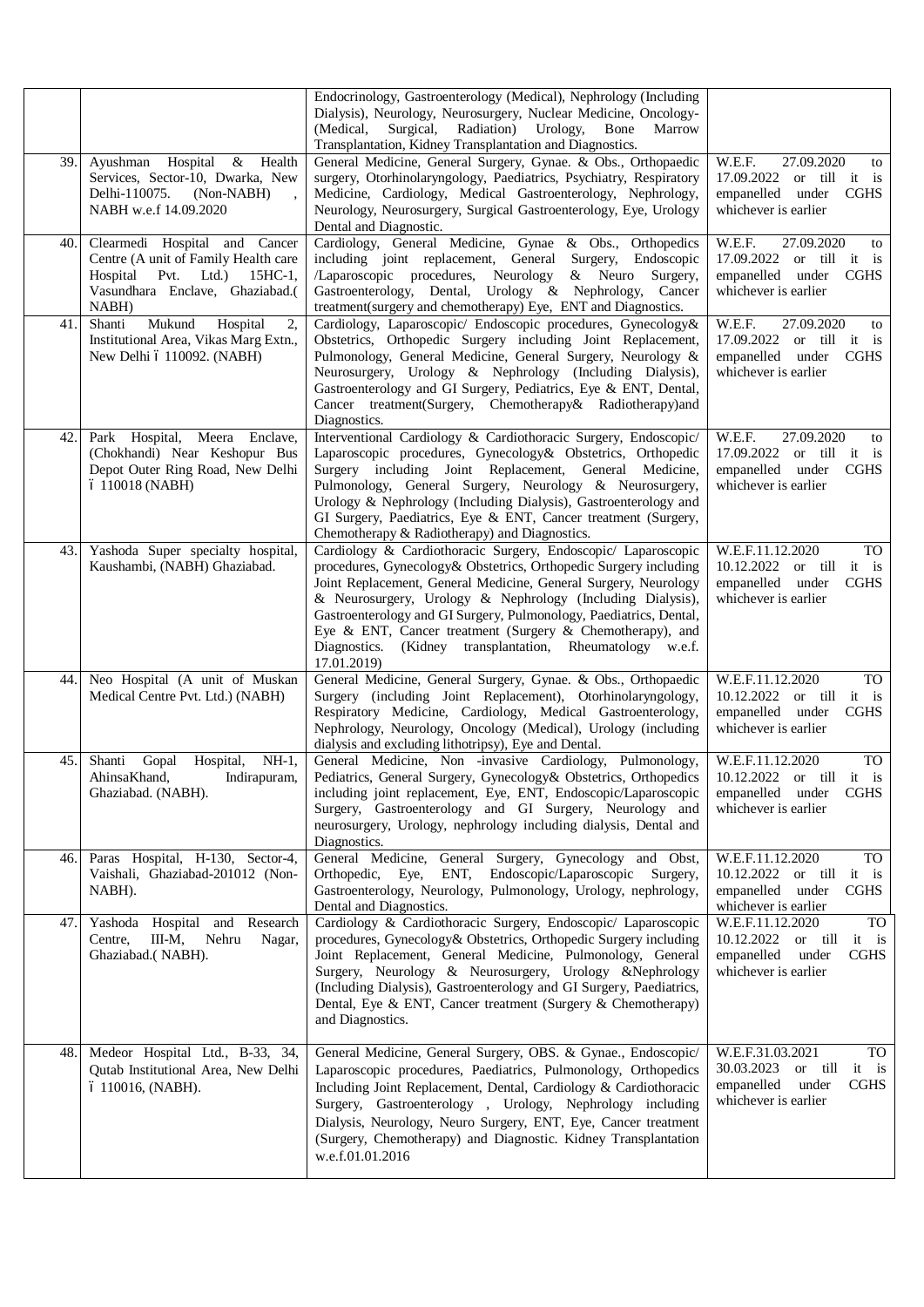| 49. | QRG Central Hospital & Research<br>Centre, 69, Sec-20A, Near Neelam<br>Flyover, Ajronda Chowk, Mathura<br>Road, Faridabad, (NABH)                                     | Cardiology & Cardiothoracic Surgery, Endoscopic/ Laparoscopic<br>procedures, Gynecology& Obstetrics, Orthopedic Surgery including<br>joint replacement, General Medicine, General Surgery, Neurology<br>& Neurosurgery, Pulmonology, Urology & Nephrology (Including<br>Dialysis), Gastroenterology and GI Surgery, Paediatrics, Dental,<br>Eye, & ENT, Cancer treatment (Surgery, Chemotherapy) and<br>Diagnostics.                                                                                             | TO<br>W.E.F.31.03.2021<br>30.03.2023<br>or till<br>it is<br>under<br><b>CGHS</b><br>empanelled<br>whichever is earlier                      |
|-----|-----------------------------------------------------------------------------------------------------------------------------------------------------------------------|------------------------------------------------------------------------------------------------------------------------------------------------------------------------------------------------------------------------------------------------------------------------------------------------------------------------------------------------------------------------------------------------------------------------------------------------------------------------------------------------------------------|---------------------------------------------------------------------------------------------------------------------------------------------|
| 50. | Human Care Medical Charitable<br>Trust (Manipal Hospital), Adjoining<br>MTNL Building, Sec-6, Dwarka,<br>Delhi-110075, (NABH).                                        | General Medicine, General Surgery including Laparoscopic surgery,<br>Gynae. & Obst., Orthopaedic (including Joint Replacement &<br>Arthroscopic surgery), Cardiothoracic Surgery, Cardiology ó<br>Non-Invasive,<br>Endocrinology,<br>Invasive<br>$\&$<br>Paediatrics,<br>Gastroenterology (Medical & Surgical), Nephrology including<br>Dialysis, Neurology, Neurosurgery, Oncology ó (Medical, Surgical,<br>Radiation), Respiratory Medicine, Rheumatology, Transplant<br>Services (Renal), ENT and Diagnostics | W.E.F.31.03.2021<br>TO<br>30.03.2023<br>or till<br>it is<br><b>CGHS</b><br>empanelled<br>under<br>whichever is earlier                      |
| 51. | QRG Medicare Ltd., Plot No. 1,<br>Faridabad-121002,<br>Sector-16,<br>(NABH).                                                                                          | General Medicine, General Surgery, Gynae. &Obst., Orthopaedic<br>Joint Replacement & Arthroscopic<br>(including)<br>surgery),<br>Cardiothoracic Surgery, Cardiology, Gastroenterology( Medical &<br>Surgical), Nephrology including Dialysis, Renal Transplant<br>Neurology, Neurosurgery, Respiratory Medicine, Eye, ENT Dental<br>and Diagnostics.                                                                                                                                                             | W.E.F.31.03.2021<br><b>TO</b><br>30.03.2023<br>or till<br>it<br>$\frac{1}{1}$<br><b>CGHS</b><br>empanelled<br>under<br>whichever is earlier |
| 52. | Shree<br>International<br>Aggarsain<br>Hospital (A unit of Shree Aggarsain<br>North Ex-Welfare Society), PSP,<br>Sector-22, Rohini, New Delhi-<br>110086, (Non-NABH). | General Medicine, General Surgery, Gynae. &Obst., Orthopaedic<br>(Including Joint Replacement), Paediatrics, Psychiatry, Cardiology<br>(Non-interventional), Gastroenterology (Medical & Surgical),<br>Nephrology, Neurology, Neurosurgery, Respiratory Medicine,<br>Urology (including Dialysis), Dental, Eye, ENT and Diagnostics.<br>Added w.e.f. 14.09.2020 Interventional cardiology /CTVS                                                                                                                  | W.E.F.31.03.2021<br><b>TO</b><br>30.03.2023<br>or till<br>it is<br>empanelled<br>under<br><b>CGHS</b><br>whichever is earlier               |
| 53. | Santom Hospital, D-5, 6, Prashant<br>Vihar, Rohini, Sector - 14, Delhi -<br>110085. (NABH).                                                                           | Neurology,<br>Endoscopic,<br>Laparoscopic<br>procedures,<br>Gastroenterology, Nephrology including Dialysis, Eye, ENT,<br>Dental, Urology, Orthopedics with Joint replacement, General<br>Surgery, General Medicine, Obstetrics and Gynecology and<br>Diagnostics.                                                                                                                                                                                                                                               | W.E.F.31.03.2021<br><b>TO</b><br>30.03.2023<br>or till<br>it is<br>empanelled<br>under<br><b>CGHS</b><br>whichever is earlier               |
| 54. | Hospital,<br><b>NKS</b><br>219-220,<br>GulabiBagh, Delhi ó 110007, (Non-<br>NABH)                                                                                     | General Medicine, General Surgery, Gynecology and Obst,<br>Orthopedic Surgery (including Joint Replacement), Eye, ENT,<br>Endoscopic/Laparoscopic Surgery, Gastroenterology, Neurology,<br>Urology, nephrology including Dialysis, Dental and Diagnostics.                                                                                                                                                                                                                                                       | W.E.F.31.03.2021<br><b>TO</b><br>30.03.2023<br>or till<br>it is<br>empanelled<br>under<br><b>CGHS</b><br>whichever is earlier               |
| 55. | Mata Roop Rani Maggo&Mahindru<br>Hospital, C-8/9, OM Vihar, Phase-I,<br>Metro Pillar, No.709, Uttam Nagar,<br>New Delhi-110059, (NABH)                                | General Medicine, General Surgery, Gynae. &Obst., Orthopedics<br>(including Joint Replacement), Respiratory Medicine, Cardiology,<br>Endocrinology,<br>Medical<br>Surgical<br>Gastroenterology,<br>$\&$<br>Neonatology, Nephrology, Neurology, Oncology ó (Medical)<br>Urology (including dialysis and lithotripsy) Eye, ENT, Dental and<br>Diagnostics                                                                                                                                                          | W.E.F.31.03.2021<br><b>TO</b><br>or till<br>30.03.2023<br>it is<br>empanelled<br>under<br><b>CGHS</b><br>whichever is earlier               |
| 56. | Saroj Medical Institute, Plot No. 8 &<br>9, Pocket8B, Jail Road, Sector19,<br>Rohini, Delhi110089, (Non-NABH)                                                         | General Medicine, General Surgery, Gynae. & Obs., Orthopaedic<br>Surgery (including Joint Replacement), Cardiology, Respiratory<br>Medicine, Medical Gastroenterology, Nephrology, Neurology,<br>Oncology (Medical), Urology (including dialysis and lithotripsy),<br>Eye, ENT, Dental and Diagnostics.                                                                                                                                                                                                          | W.E.F.31.03.2021<br>TO<br>30.03.2023<br>or till<br>it<br>is<br>empanelled<br>under<br><b>CGHS</b><br>whichever is earlier                   |
| 57. | Max Multispecialty Centre, N-110,<br>Panchsheel Park,<br>New<br>Delhi.(<br>NABH)                                                                                      | <b>Exclusive Eye Care Centre</b>                                                                                                                                                                                                                                                                                                                                                                                                                                                                                 | W.E.F.31.10.2020<br><b>TO</b><br>30.10.2022<br>or till<br>it is<br>empanelled<br>under<br><b>CGHS</b><br>whichever is earlier               |
| 58. | Centre for Sight, B-5/24, Safdarjung<br>Enclave, New Delhi. (NABH).                                                                                                   | <b>Exclusive Eye Care Centre</b>                                                                                                                                                                                                                                                                                                                                                                                                                                                                                 | <b>TO</b><br>W.E.F.31.10.2020<br>30.10.2022<br>or till it is<br>empanelled<br><b>CGHS</b><br>under<br>whichever is earlier                  |
| 59. | Vision Plus Eye Centre, Kisan Tower,<br>Golf Marg, Sec-51, Noida-201301.                                                                                              | <b>Exclusive Eye Care Centre</b>                                                                                                                                                                                                                                                                                                                                                                                                                                                                                 | <b>TO</b><br>W.E.F.31.10.2020<br>30.10.2022 or till it is                                                                                   |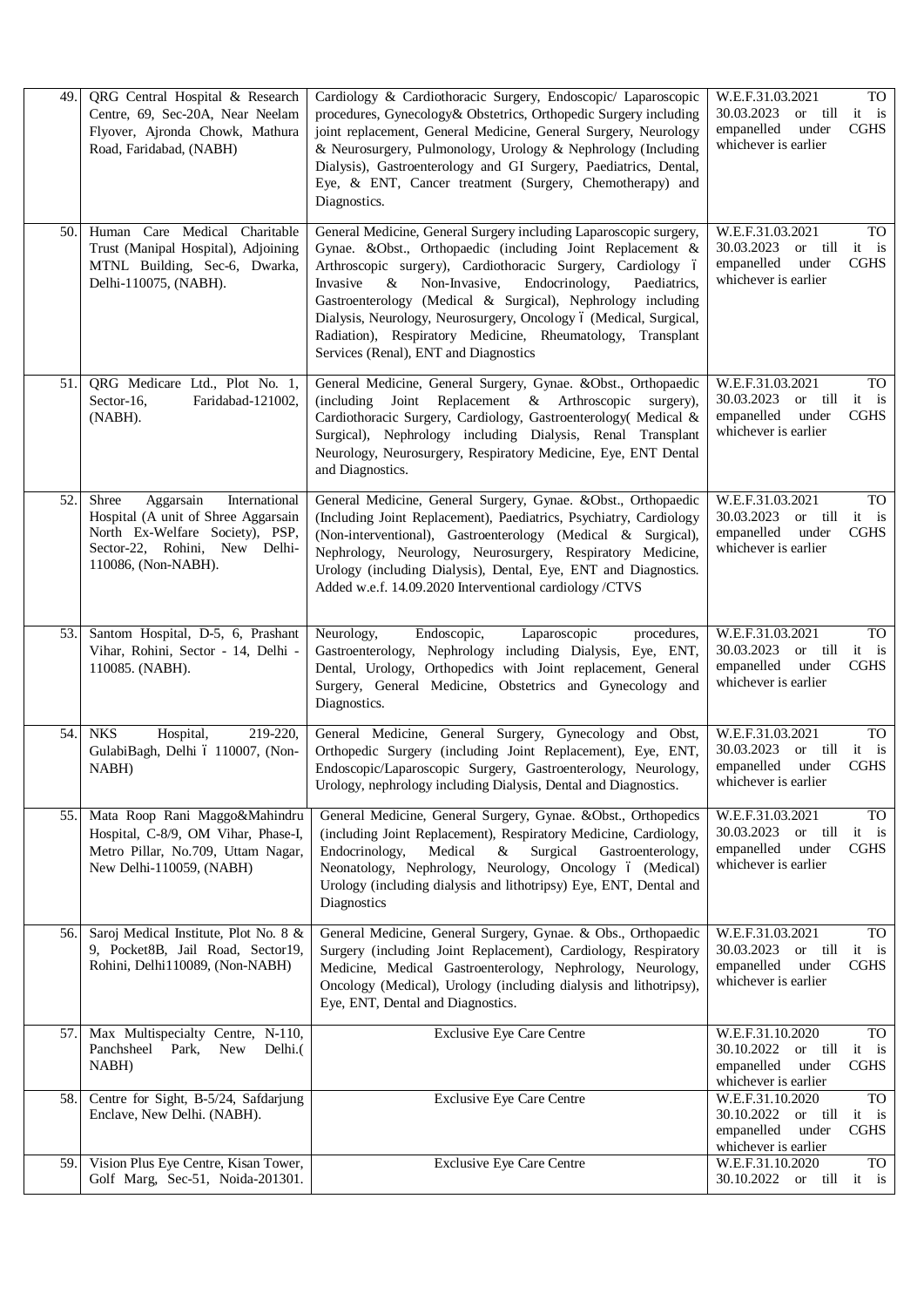|      | (Non-NABH)                                                                                                                         |                                  | empanelled<br>under<br>whichever is earlier                                              | <b>CGHS</b>                       |
|------|------------------------------------------------------------------------------------------------------------------------------------|----------------------------------|------------------------------------------------------------------------------------------|-----------------------------------|
| 60.  | Visitech Eye Centre (A unit of Jasola<br>Healthcare LLP), Plot No. 2, Pocket-<br>I, JasolaVihar, New Delhi-110025.<br>$Non-(NABH)$ | <b>Exclusive Eye Care Centre</b> | W.E.F.31.10.2020<br>30.10.2022<br>or till<br>empanelled<br>under<br>whichever is earlier | <b>TO</b><br>it is<br><b>CGHS</b> |
| 61.  | Viaan Eye & Retina Centre, UG-4,<br>Bestech Central Square Mall, Sushant<br>Lok-II, Sector-57, Gurgaon. (Non-<br>NABH)             | <b>Exclusive Eye Care Centre</b> | W.E.F.31.10.2020<br>30.10.2022<br>or till<br>empanelled<br>under<br>whichever is earlier | <b>TO</b><br>it is<br><b>CGHS</b> |
| 62.  | I CARE Eye Hospital & Post<br>Graduate Institute, ICARE Research<br>Centre, E-3 A, Sec-26, Noida-<br>201301. (NABH)                | <b>Exclusive Eye Care Centre</b> | W.E.F.31.10.2020<br>30.10.2022<br>or till<br>empanelled<br>under<br>whichever is earlier | <b>TO</b><br>it is<br><b>CGHS</b> |
| 63.  | Mahajan Eye Centre, AD-21A,<br>Pitampura, Delhi ó 110034, (Non-<br>NABH).                                                          | <b>Exclusive Eye Care Centre</b> | W.E.F.31.03.2021<br>30.03.2023<br>or till<br>empanelled<br>under<br>whichever is earlier | <b>TO</b><br>it is<br><b>CGHS</b> |
| 64.1 | Chaudhary Eye Centre & Laser<br>Vision, 4802 Bharat Ram Road, 24,<br>Daryagani, New Delhi, (Non-NABH)                              | <b>Exclusive Eye Care Centre</b> | W.E.F.31.03.2021<br>30.03.2023<br>or till<br>empanelled<br>under<br>whichever is earlier | <b>TO</b><br>it is<br><b>CGHS</b> |

## **The List of Private Empanelled Hospitals over Delhi Division.**

| $\overline{\mathbf{S}}$ | <b>Hospital Name</b>                   | Emp. With        | Recommended     | <b>Validity</b> |
|-------------------------|----------------------------------------|------------------|-----------------|-----------------|
| No.                     |                                        |                  |                 |                 |
| 1.                      | Artemis Hospital, Sector -             | <b>CGHS</b>      | Multi Specialty | 18.06.2022      |
|                         | 51, Gurgaon, (Haryana)                 |                  |                 |                 |
| 2.                      | Asian Institute of Medical             | <b>CGHS</b>      | Multi Specialty | 24.07.2022      |
|                         | Science Hospital,                      |                  |                 |                 |
|                         | Faridabad.                             |                  |                 |                 |
| 3.                      | Brahm Shakti Sanjivani                 | <b>ESI</b>       | Multi Specialty | 01.11.2022      |
|                         | Super Specialty Hospital,              |                  |                 |                 |
|                         | Bahadurgarh                            |                  |                 |                 |
| $\overline{4}$ .        | <b>BLK</b> Super Spl hospital          | <b>CGHS</b>      | Multi Specialty | 01.11.2023      |
|                         | Pusa Road, NDLS-                       |                  |                 |                 |
|                         | 110005                                 |                  |                 |                 |
| 5.                      | Clear Medi Hospital &                  | <b>CGHS</b>      | Multi Specialty | 27.11.2022      |
|                         | Cancer Centre (A Unit of               |                  |                 |                 |
|                         | Family<br>Health<br>care               |                  |                 |                 |
|                         | Hospital Pvt.Ltd)                      |                  |                 |                 |
| 6.                      | Delhi<br>Medical<br>East               | <b>CGHS</b>      | Multi Specialty | 26.05.2023      |
|                         | Center Delhi Shahdra                   |                  |                 |                 |
|                         |                                        |                  |                 |                 |
| 7.                      | <b>Frank Institute of Medical</b>      | <b>ECHS</b>      | Multi Specialty | 17.07.2022      |
|                         | Sciences Hospital,                     |                  |                 |                 |
|                         | Bahalgarh, Sonipat Rd.                 |                  |                 |                 |
|                         | Sonipat                                |                  |                 |                 |
| 8.                      | Fortis Shalimar Bagh,                  | <b>CGHS-NABH</b> | Multi Specialty | 19.07.2023      |
|                         | New Delhi                              |                  |                 |                 |
| 9.                      | Fortis Escorts, Faridabad              | <b>CGHS-NABH</b> | Multi Specialty | 27.12.2023      |
|                         |                                        |                  |                 |                 |
| 10.                     | Jaswant rai Super                      | <b>CGHS</b>      | Multi Specialty | 20.12.2022      |
|                         | Speciality Hospital<br>Mawana Road MTC |                  |                 |                 |
|                         |                                        |                  |                 |                 |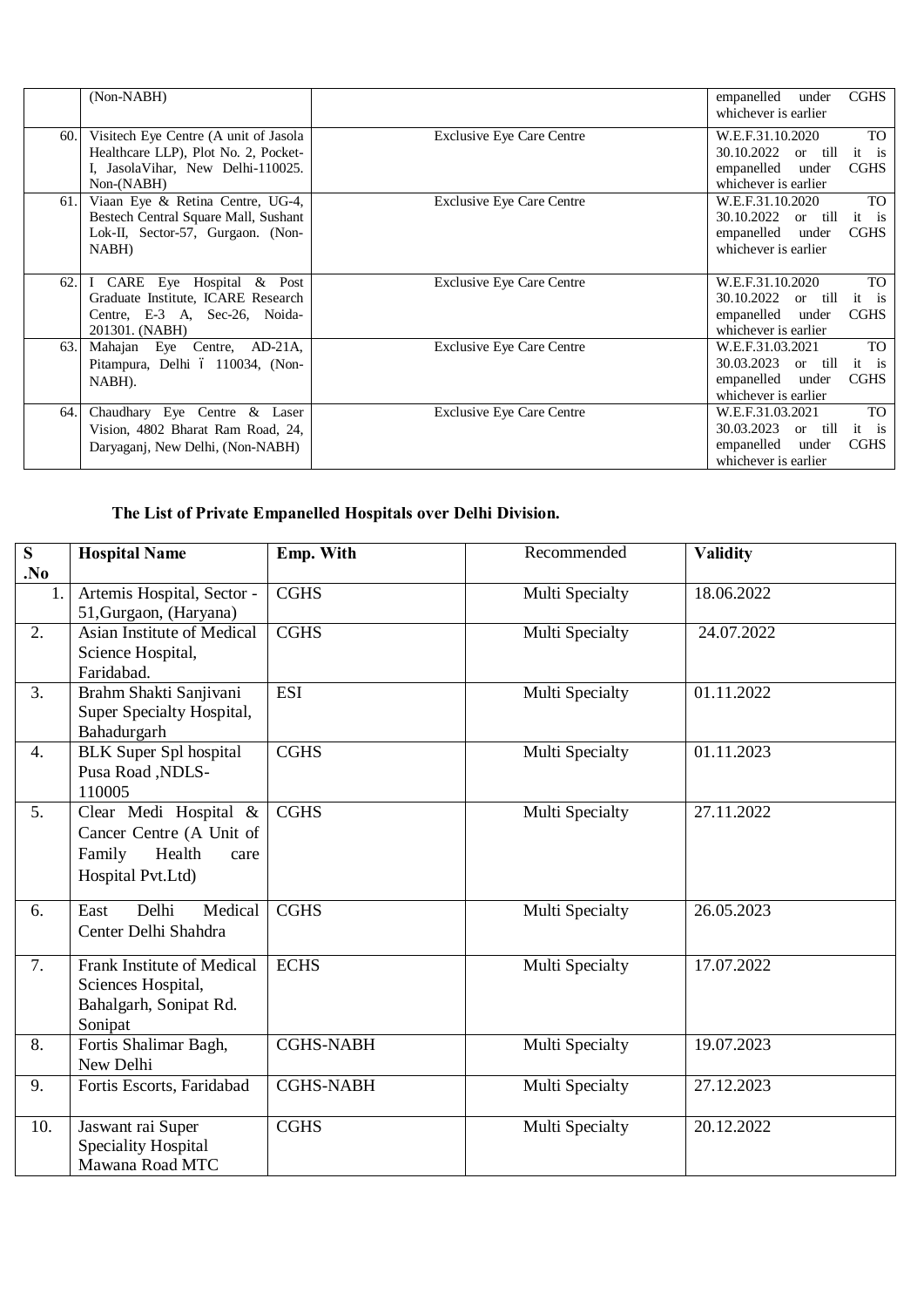| 11. | Ganesh Hospital, Nehru<br>Nagar, Ghaziabad.                                                   | <b>CGHS</b>      | Multi Specialty                                                         | 30.05.2022 |
|-----|-----------------------------------------------------------------------------------------------|------------------|-------------------------------------------------------------------------|------------|
| 12. | Gandhi Hospital Uttam<br>Nagar Delhi                                                          | <b>CGHS</b>      | Multi Specialty                                                         | 25.08.2022 |
| 13. | Kalra Hospital, SRCNC<br>Pvt. Ltd. Kirti Nagar,<br>New Delhi.                                 | <b>CGHS</b>      | Multi Specialty                                                         | 01.07.2022 |
| 14. | Haryana Multi-specialty<br>hospital, Sonipat(HR)                                              | <b>CGHS-NABH</b> | Multi Specialty                                                         | 10.01.2024 |
| 15. | Mann Multi Specialty<br>Hospital, Subhash Road,<br>Rohtak.                                    | <b>ECHS</b>      | Multi Specialty                                                         | 07.06.2022 |
| 16. | Max Super Specialty<br>Hospital, Patparganj, New<br>Delhi                                     | <b>CGHS</b>      | Multi Specialty                                                         | 09.10.2021 |
| 17. | Metro JHI Hospital &<br>ICU Opp. LIC building<br>Near BSNL office Huda<br>Complex Jind-126102 | NON-CGHS         | Orthopedic, Gynae. & Obst<br><b>General Surgery General</b><br>Medicine | 30.05.2023 |
| 18. | Max Super Specialty<br>Hospital, Saket, New<br>Delhi.                                         | <b>CGHS</b>      | Multi Specialty                                                         | 09.10.2021 |
| 19. | Venkateshwar Hospital<br>Sector-18A, Dwarka,<br>New Delhi                                     | <b>ECHS</b>      | Multi Specialty                                                         | 17.08.2022 |
| 20. | Max Super Specialty<br>Hospital, Vaishali,<br>Ghaziabad (UP)                                  | <b>CGHS</b>      | Multi Specialty                                                         | 31.08.2022 |
| 21. | Medanta the Medicity,<br>Sector-38, Gurgaon<br>(Haryana)                                      | <b>CGHS</b>      | Multi Specialty                                                         | 05.08.2022 |
| 22. | Metro Heart Institute,<br>Sector-16-A, Faridabd<br>(Haryana)                                  | <b>CGHS</b>      | Multi Specialty                                                         | 27.04.2022 |
| 23. | Medicheck Ortho Super<br>Specialty Hospital, NH-2<br>Sector-46 FDB Haryana                    | <b>CGHS</b>      | Multi Specialty                                                         | 03.02.2023 |
| 24. | Narinder Mohan Hospital<br>& Heart Centre, Mohan<br>Nagar, GZB                                | <b>CGHS</b>      | Multi Specialty                                                         | 25.08.2022 |
| 25. | NEO Hospital, Noida                                                                           | <b>CGHS-NABH</b> | Multi Specialty                                                         | 12.10.2023 |
| 26. | Niddan Hospital Murthal<br>rd., Sonipat                                                       | <b>ECHS</b>      | Multi Specialty                                                         | 25.08.2022 |
| 27. | <b>OSCAR Heart Care,</b><br>Poison & ICU CARE<br>CENTRE Jind-126102                           | NON-CGHS         | General Medicine<br>Cardiology, Interventional<br>cardiology            | 30.05.2023 |
| 28. | Park Hospital, N.H.<br>No.1, G.T.Karnal Rd.<br>Karnal                                         | <b>ECHS</b>      | Multi Specialty                                                         | 09.08.2022 |
| 29. | Park Hospital, N.H.<br>No.1, G.T.Karnal Rd.<br>Panipat                                        | <b>ECHS</b>      | Multi Specialty                                                         | 09.08.2022 |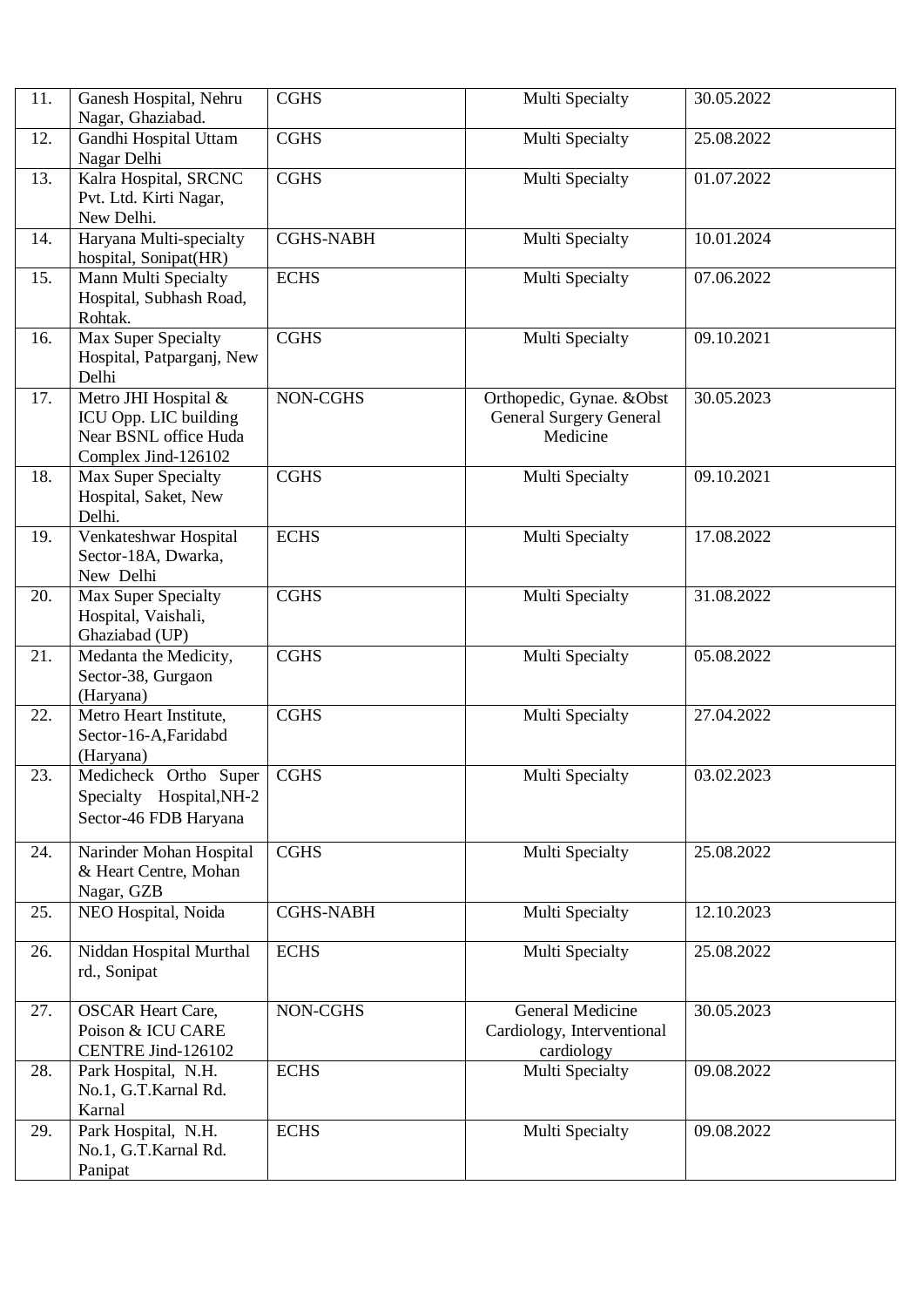| 30. | Park Hospital,<br>Chaukhandi, Keshopur,<br>Delhi                                                                   | <b>CGHS</b>          | Multi Specialty                   | 09.08.2022 |
|-----|--------------------------------------------------------------------------------------------------------------------|----------------------|-----------------------------------|------------|
| 31. | Park Hospital, Sector-10,<br>Faridabad                                                                             | <b>CGHS</b>          | Multi Specialty                   | 09.08.2022 |
| 32. | Park Hospital, Sohna Rd.<br>Sector -47, Gurgaon.                                                                   | <b>CGHS</b>          | Multi Specialty                   | 09.08.2022 |
| 33. | Paras Hospital GGN                                                                                                 | <b>CGHS</b>          | Cardiology, Orthopedic<br>Surgery | 06.04.2022 |
| 34. | R.J. Super Specialty<br>Hospital, Delhi Rohtak<br>Road, Near Rajesh Joon<br>Office, Bahadurgarh,<br>Distt. Jhajjar | <b>NON-CGHS</b>      | Multi Specialty                   | 30.04.2023 |
| 35. | Rathi hospital ,2,3<br>PratapviharNangloiNajafg<br>arh rd. Ranhia                                                  | <b>CGHS-Non-NABH</b> | Multi Specialty                   | 02.01.2024 |
| 36. | Saroj Super Specialty<br>Hospital Sector -14, Extn.<br>Madhuban Chowk,<br>Rohini, New Delhi.                       | <b>CGHS</b>          | Multi Specialty                   | 10.05.2022 |
| 37. | Sarvodaya Hospital (A<br>Unit of Anshu Hospital<br>Ltd.) YMCA Road,<br>Sector-8 Faridabad.                         | <b>CGHS</b>          | Multi Specialty                   | 11.05.2022 |
| 38. | Shivam Hospital, Unit of<br>RR Hospital Pvt. Ltd.<br>Line Par Bahadurgarh.                                         | <b>ECHS</b>          | Multi Specialty                   | 03.08.2022 |
| 39. | Shanti<br>Gopal<br>Hospital<br>Plot<br>$No.NH-1$<br>AhinsaKhand-II<br>Indira<br>Puram GZB                          | <b>CGHS</b>          | Multi Specialty                   | 17.09.2022 |
| 40. | Venkateshwar Hospital,<br>Sec-18A, Dwarka, NDLS                                                                    | <b>CGHS</b>          | Multi Specialty                   | 17.08.2022 |
| 41. | Valentis Hospital MTC                                                                                              | <b>CGHS</b>          | Oncology Chemotherapy,            | 30.07.2022 |
| 42. | Yashoda Super specialty<br>Hospital, Kaushambi,<br>GZB.                                                            | <b>CGHS</b>          | Multi Specialty                   | 25.08.2022 |
| 43. | Yashoda Super specialty<br>Hospital, Nehru Nagar,<br>GZB.                                                          | <b>CGHS</b>          | Multi Specialty                   | 29.05.2022 |
| 44. | <b>Yatharth Super Speciality</b><br>hospital Sec-110, Noida.                                                       | <b>CGHS</b>          | Multi Specialty                   | 07.02.2024 |

### **CGHS empanelled hospitals /Lucknow Division.**

| S No |                  |             | Validity |
|------|------------------|-------------|----------|
|      | Name of Hospital | Recommended |          |
|      |                  |             |          |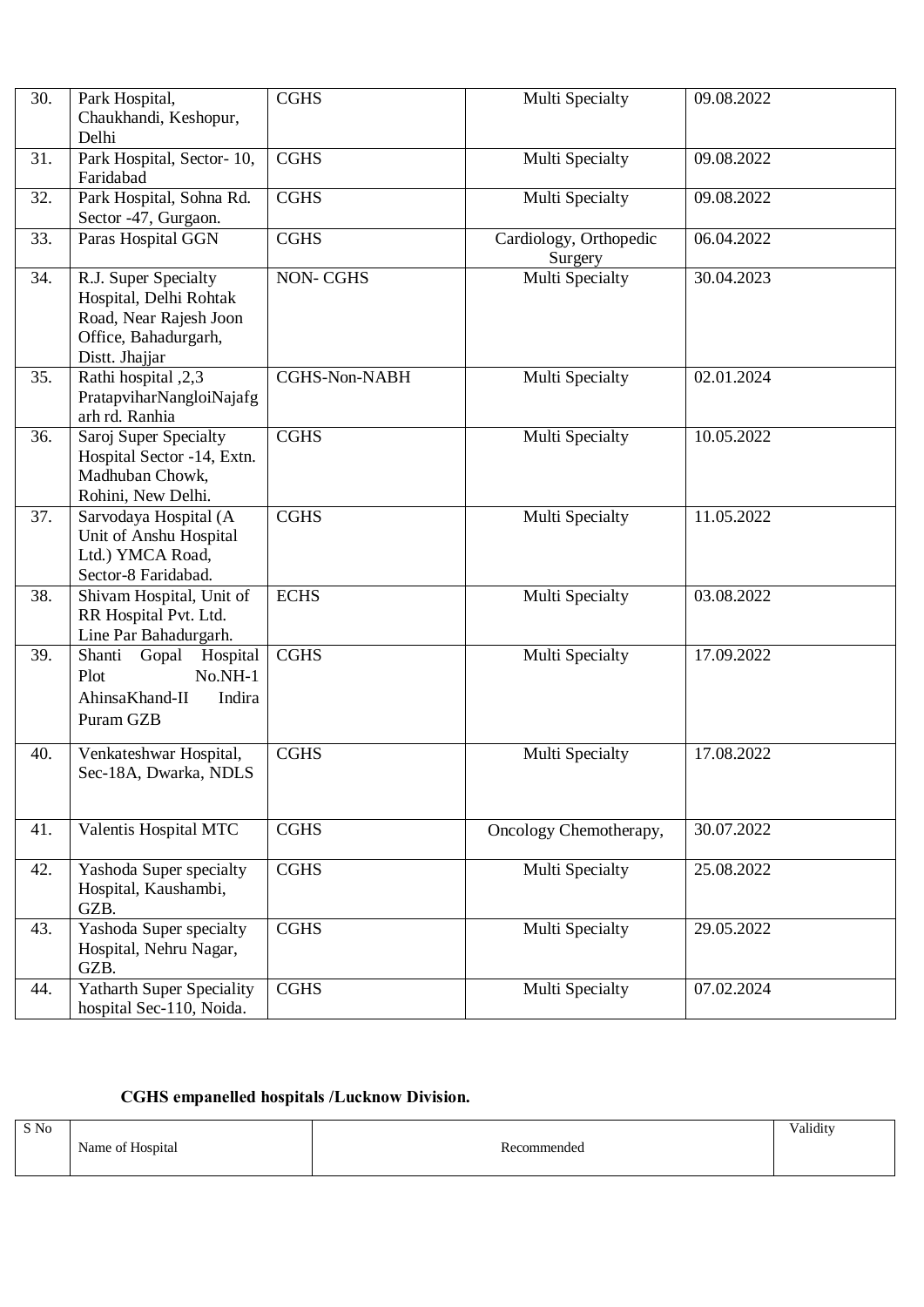| $\Omega$ | K.K. Hospital, 87/88,<br>NabiullahRoadriver Bank Colony,<br>Lucknow                           | -----------  | 24.03.2023 |
|----------|-----------------------------------------------------------------------------------------------|--------------|------------|
| 02       | Charak Hospital & Research Centre<br>DuubaggaHardoi Road LKO                                  | -----------  | 18.07.2023 |
| 03       | Shekhar hospital Pvt. Ltd., B- Block,<br>Church Road, Lucknow                                 | ----------   | 27.08.2023 |
| 04       | Medical Care Centre LKO                                                                       |              | 09.12.2023 |
| 05       | Heritage Hospital, Lanka, Varanasi<br><b>BSB</b>                                              | -----------  | 30.06.2022 |
| 06       | Lucknow Eye hospital, Lucknow.                                                                |              | 06.12.2023 |
| 07       | Shri Ram MurtiSmarak Functional<br>Imaging & Medical Centre, LKO                              | -----------  | 22.08.2023 |
| 08       | Ajanta hospital & IVF Centre Pvt.<br>Ltd. 765 ABC Complex, Kanpur<br>Road ,Alambagh, Lucknow. | ------------ | 03.01.2024 |
| 09       | Mayo Medicalhospital, Lucknow                                                                 | -----------  | 26.08.2023 |

### **CGHS empanelled hospitals Ambala Division.**

| S No | Name of Hospital                                                                   | Recommended                                   | Validity   |
|------|------------------------------------------------------------------------------------|-----------------------------------------------|------------|
| 01   | Adesh Medical College. UMB                                                         | For all in house available emergency services | 18.01.2023 |
| 02   | Aneja hospital, UMB                                                                | For all in house available emergency services | 13.12.2022 |
| 03   | Mukut Hospital& Heart, CDG                                                         | For all in house available emergency services | 15.10.2021 |
| 04   | Specialty<br>Grecian<br>Super<br>Hospital, Mohali                                  | For all in house available emergency services | 26.08.2022 |
| 05   | Amar Hospital, Super Specialty<br>& Heart Center, Sector- 70,<br>Mohali            | For all in house available emergency services | 12.03.2022 |
| 06   | <b>IVY Hospital</b> , Mohali                                                       | For all in house available emergency services | 15.12.2022 |
| 07   | SGHS Eye hospital, Mohali                                                          | For all in house available emergency services | 10.07.2022 |
| 08   | Indus Super Speciality Hospital,<br>Mohali                                         | For all in house available emergency services | 07.07.2022 |
| 09   | Ambala<br>Cancer<br>Rotary<br>$\&$<br>General Hospital, Ambala                     | For all in house available emergency services | 23.05.2022 |
| 10   | Healing Touch Super Specialty<br>Hospital, Blue Heaven Health<br>Care LTD, Ambala. | For all in house available emergency services | 22.05.2022 |
| 11   | M.M. Institute<br>of Medical<br>Sciences & Research, Mullana                       | For all in house available emergency services | 22.05.2022 |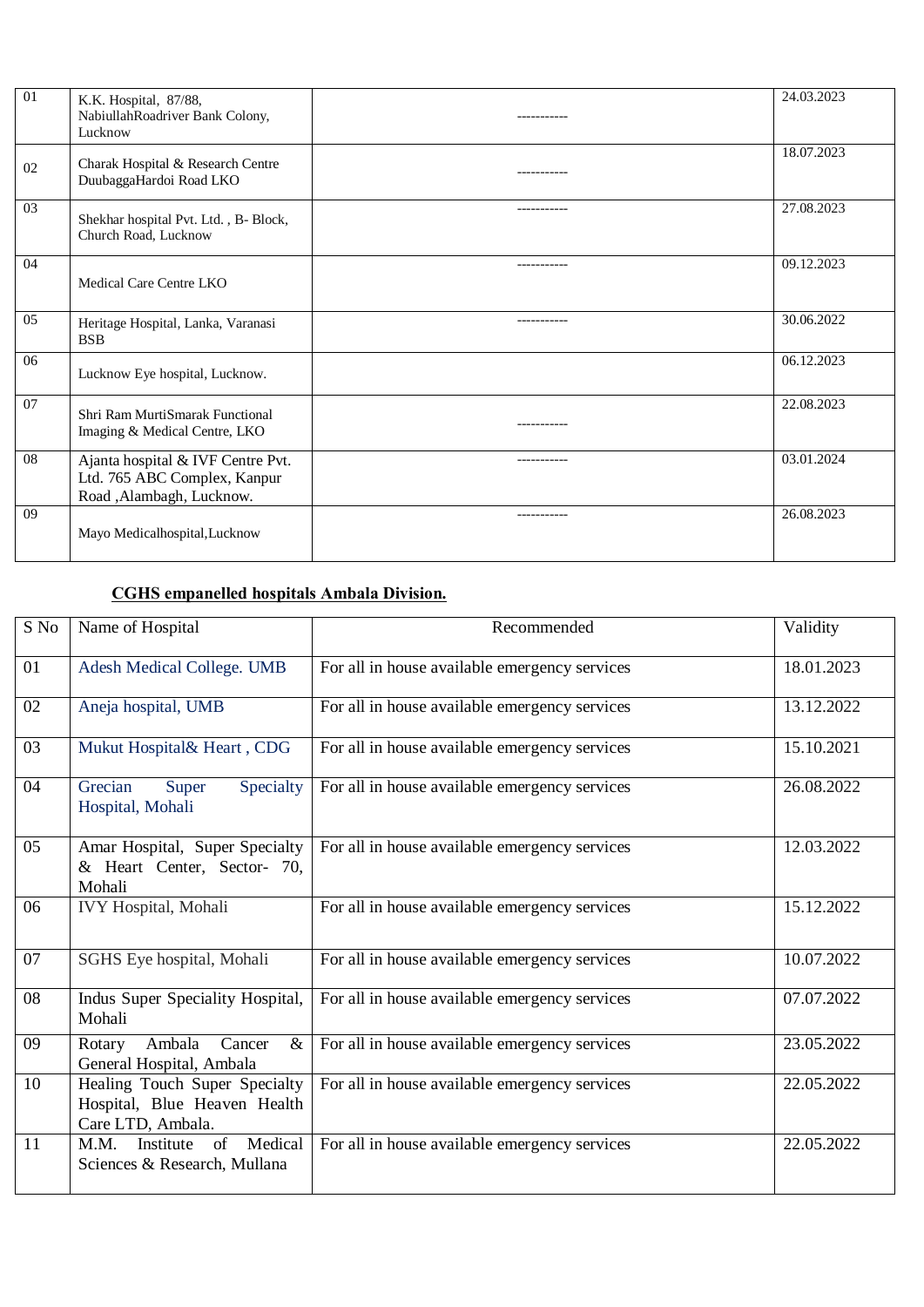| 12 | Drishti Eye Hospital, Panchkula | For all in house available emergency services                                 | 13.12.2022 |
|----|---------------------------------|-------------------------------------------------------------------------------|------------|
| 13 | Saksham Hospital, SRE           | For all in house available emergency services                                 | 06.01.2022 |
| 14 | Mohali.                         | Max Super Specialty Hospital,   For all in house available emergency services | 18.02.2023 |

## **CGHS empanelled hospitals/ Moradabad Division.**

| S No            | Name of Hospital                                                      | Recommended                    | Validity   |
|-----------------|-----------------------------------------------------------------------|--------------------------------|------------|
| 01              | All Indian Institute of Medical<br>Sciences (AIIMS), Rishikesh.       | All available Specialities     | 30.07.2022 |
| 02              | Vivekanand<br>Asian<br>Hospital,<br>Moradabad                         | Multispecialty & Critical Care | 17.07.2022 |
| 03              | TeerthankerMahaveer Hospital<br>& Research Center, Moradabad          | Multispecialty & Critical Care | 09.06.2022 |
| 04              | Kanishk Surgical & Super<br>Specilty Hospital, Dehradun               | Multispecialty & Critical Care | 16.06.2022 |
| $\overline{05}$ | Yashoda Hospital &Research<br>Centre, Gaziabad.                       | Multispecialty & Critical Care | 24.06.2022 |
| 06              | Research<br>Rajshree<br>Medical<br>Instiute, Bareilly.                | Multispecialty & Critical Care | 21.06.2022 |
| 07              | Glean Cancer Centre &<br>Multispecialty Hospital, Bareilly            | Multispecialty & Critical Care | 23.06.2022 |
| 08              | Saran hospital & Institute of<br>Paramedical Sciences, Bareilly       | Multispecialty & Critical Care | 27.07.2022 |
| $\overline{09}$ | Kishna Medical Cente, DDN                                             | Multispecialty & Critical Care | 26.11.2022 |
| 10              | S.R.S. Kothiwal hospital,<br>Moradabad                                | Multispecialty & Critical Care | 18.06.2022 |
| 11              | Rohilkhand Medical College &<br>hospital, Bareilly                    | Multispecialty & Critical Care | 05.07.2022 |
| 12              | Siddh hospital, Moradabad                                             | Multispecialty & Critical Care | 12.07.2022 |
| 13              | Varunarjun Medical College<br>&Rohilkhand hospital,<br>Shahajahanpur. | Multispecialty & Critical Care | 26.07.2022 |
| 14              | Sri Sai hospital, Moradabad                                           | Multispecialty & Critical Care | 12.07.2022 |
| $\overline{15}$ | Valentis Cancer hospital,<br>Meerut                                   | Multispecialty & Critical Care | 06.07.2022 |
| 16              | Cosmos hospital, Moradabad                                            | Multispecialty & Critical Care | 28.07.2022 |
| 17              | Apex hospital, Moradabad                                              | Multispecialty & Critical Care | 16.08.2022 |

## **Empanelled Private Hospitals, Firozpur Division**

| S.No | Name of Hospital                                 | Recommended | Validity   |
|------|--------------------------------------------------|-------------|------------|
|      | Surjit Hospital, Amritsar                        | ECHS-NABH   | 10.06.2022 |
|      | <b>EMC</b> Super Specialty hospital,<br>Amritsar | CGHS-NABH   | 18.02.2023 |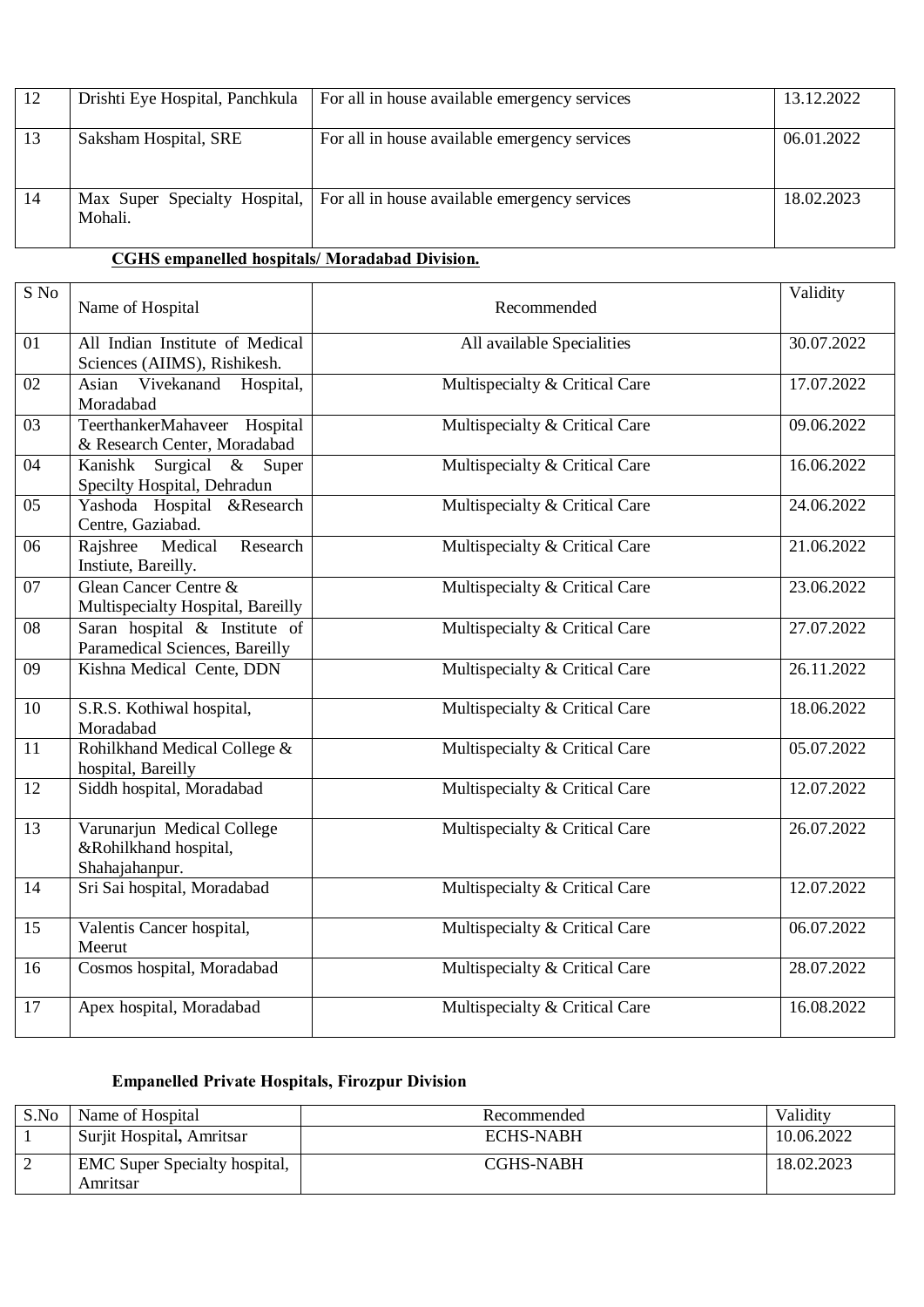| $\overline{3}$  | Mahajan Hospital, Inside Gate<br>Khajana, Amritsar.      | <b>CGHS-NABH</b>     | 18.02.2023 |
|-----------------|----------------------------------------------------------|----------------------|------------|
| $\overline{4}$  | Hartej Hospital, Amritsar.                               | <b>CGHS-NABH</b>     | 18.02.2023 |
| $\overline{5}$  | Uppal Neuro hospital,<br>Amritsar.                       | <b>CGHS-NABH</b>     | 18.02.2023 |
| 6               | Fortis hospital, Ludhiana                                | <b>ECHS-NABH</b>     | 10.06.2022 |
| $\overline{7}$  | Guru Teg Bahadur Sahib<br>Charitable, hospital, Ludhiana | <b>ECHS-Non NABH</b> | 10.06.2022 |
| $\overline{8}$  | N.K. Aggarwal Joint & Spine<br>Centre, Ludhiana          | <b>ECHS-NABH</b>     | 10.06.2022 |
| $\overline{9}$  | Deepak hospital, Ludhiana                                | <b>ECHS-NABH</b>     | 10.06.2022 |
| 10              | Mohan Dai Oswal hospital,<br>Ludhiana                    | <b>ECHS-NABH</b>     | 10.06.2022 |
| $\overline{11}$ | BassiNursingh home,<br>Ludhiana                          | <b>ECHS-NABH</b>     | 10.06.2022 |
| 12              | SPS hospital, Ludhiana                                   | <b>CGHS-NABH</b>     | 18.02.2023 |
| 13              | Tagore hospital, Jalandhar.                              | <b>CGHS-NABH</b>     | 18.02.2023 |
| 14              | Patel hospital, Jalandhar.                               | <b>CGHS-NABH</b>     | 18.02.2023 |
| 15              | <b>BBC</b> Heart Care hospital,<br>Jalandhar.            | <b>CGHS-NABH</b>     | 18.02.2023 |
| 16              | Capital hospital, Jalandhar.                             | <b>CGHS-NABH</b>     | 18.02.2023 |
| $\overline{17}$ | Global hospital, Jalandhar.                              | <b>CGHS-NABH</b>     | 18.02.2023 |
| 18              | NHS hospital, Jalandhar.                                 | <b>CGHS-NABH</b>     | 18.02.2023 |
| $\overline{19}$ | Anil Baghi hospital, Firozpur.                           | <b>ECHS-NABH</b>     | 10.06.2022 |
| 20              | Ajay Heart Care hospital,<br>Pathankot.                  | <b>ECHS-Non NABH</b> | 10.06.2022 |
| 21              | SukhSadan hospital,<br>Pathankot.                        | <b>ECHS-Non NABH</b> | 10.06.2022 |
| 22              | SKR hospital & Trauma<br>Centre Pvt.Ltd., Pathankot.     | <b>ECHS-NABH</b>     | 10.06.2022 |
| 23              | Amandeep hospital, Pathankot.                            | <b>ECHS-NABH</b>     | 10.06.2022 |
| 24              | Chauhan hospital, Pathankot.                             | <b>ECHS-Non NABH</b> | 18.02.2023 |
| 25              | IBN-Sina hospital, BDGM                                  | <b>ECHS-Non NABH</b> | 10.06.2022 |
| 26              | Acharaya Shri Chander<br>hospital, JAT.                  | <b>ECHS-Non NABH</b> | 10.06.2022 |
| 27              | Rajan hospital, KKP.                                     | <b>ECHS-NABH</b>     | 10.06.2022 |
| 28              | MogaMedicity, Moga                                       | <b>ECHS-Non NABH</b> | 28.08.2022 |
|                 | <b>CGHS</b> empaneled hospitals /JUDW                    |                      |            |
| $\mathbf S$ No  | Name of Hospital                                         | Recommended          | Validity   |